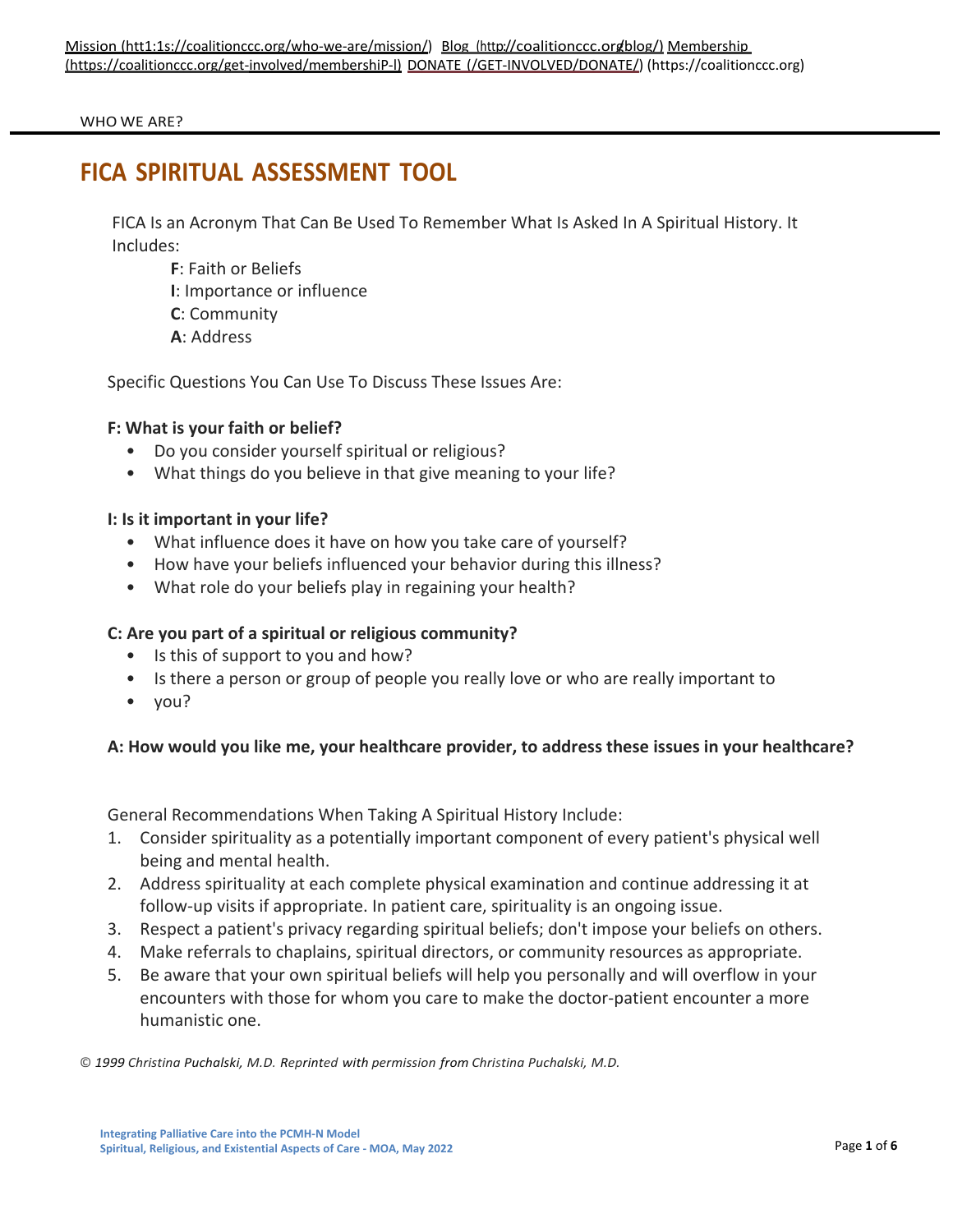# **Spirituality Role Playing**

## **HCP Script**

*The patient has terminal cancer. They are at home and you're at the patient's house in your professional role. Your "job" in this scenario is to say all the wrong things:*

- *1. You'll be okay.*
- *2. Stop your whining. Things could be worse. You could have died in your twenties.*
- *3. You haven't figured that out yet?*
- *4. I thought you were religious. How can you have any doubts about the future?*
- *5. If I were you, I would…………….*
- *6. I don't know why you're worried about your kids. They have their own lives to live.*

| You:     | Hi Mr/Ms. Jones. How are you doing today?                                                                                                                    |
|----------|--------------------------------------------------------------------------------------------------------------------------------------------------------------|
| Patient: | I'm feeling a little down today.                                                                                                                             |
| You:     | Oh. Why is that?                                                                                                                                             |
| Patient: | Look, I know I'm dying. Normally, I cope with it pretty well, but today, I'm feeling moreafraid of<br>dying. I don't understand why this is happening to me. |
| You:     | You'll be okay. After all, you're not dead yet, right?                                                                                                       |
| Patient: | Well, no, but I'm worried about a lot of things. I'm worried about my kids. I'm afraid ofdeath.<br>What's it like to die? Will I suffer?                     |
| You:     | Well, it's not realistic to think anyone can go through life and not have some suffering                                                                     |

## *Patient responds and the two of you improvise.*

## **Patient Script**

*You are at home. Your HCP is here.You have the following concerns: You're afraid of dying You're worried about your kids You're not sure what to do about your property You don't want to be in pain and you don't want to suffer*

- **HCP:** Hi Mr/Ms. Jones. How are you doing today?
- **You:** I'm feeling a little down today.
- **HCP:** Oh. Why is that?
- **You:** Look, I know I'm dying. Normally, I cope with it pretty well, but today, I'mfeeling more afraid of dying. I don't understand why this is happening to me.
- **HCP:** You'll be okay. After all, you're not dead yet, right?
- **You:** Well, no, but I'm worried about a lot of things. I'm worried about my kids.I'm afraid of death. What's it like to die? Will I suffer?
- **HCP:** Well, it's not realistic to think anyone can go through life and not have some suffering

## *You respond and the two of you improvise*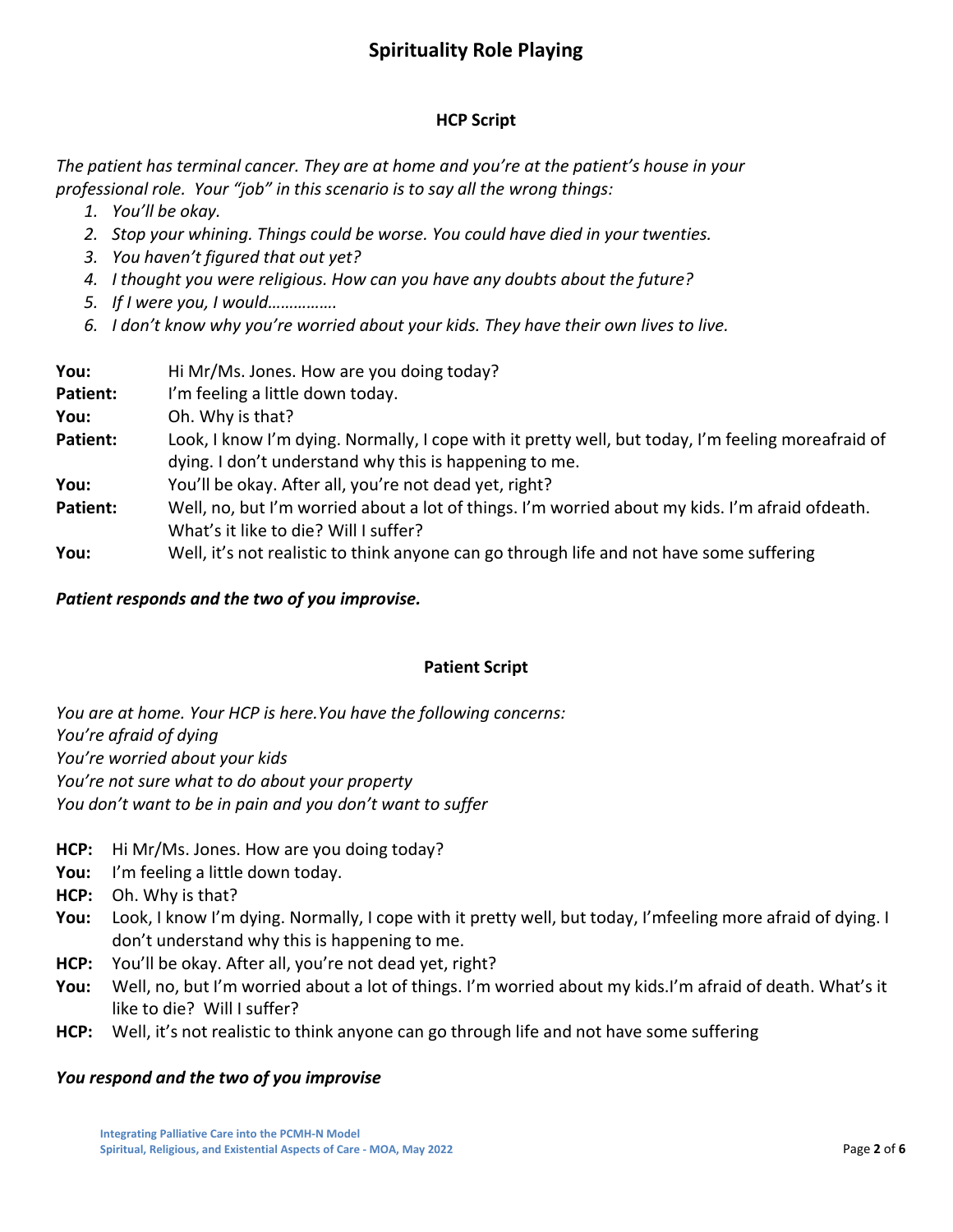## **Good Communication Scenario**

*Now let's do this again, but with good communication techniques. This time, thesay things like:*

- *1. This sounds like it is really hard for you*
- *2. What do you fear the most?*
- *3. How can I help you?*
- *4. Do you want to talk about it?*
- *5. Have you shared your concerns with your pastor? Would it be helpfulto speak to him?*
- *6. Using Good Communication Techniques*
- **HCP:** Hi Mr/Ms. Jones. How are you doing today?
- **You:** I'm feeling a little down today.
- **HCP:** Oh. Why is that?
- **You:** Look, I know I'm dying. Normally, I cope with it pretty well, but today, I'mfeeling more afraid of dying. I don't understand why this is happening to me.
- **HCP:** You say that normally you cope with this pretty well. Has something happened that's making it more difficult for you to cope with it today?
- **You:** I'm worried about a lot of things. I'm worried about my kids. I'm afraid of death. What's it like to die? Will I suffer? I find I'm having doubts about my faith. Is there really a heaven?

### *HCP respond then the two of you improvise*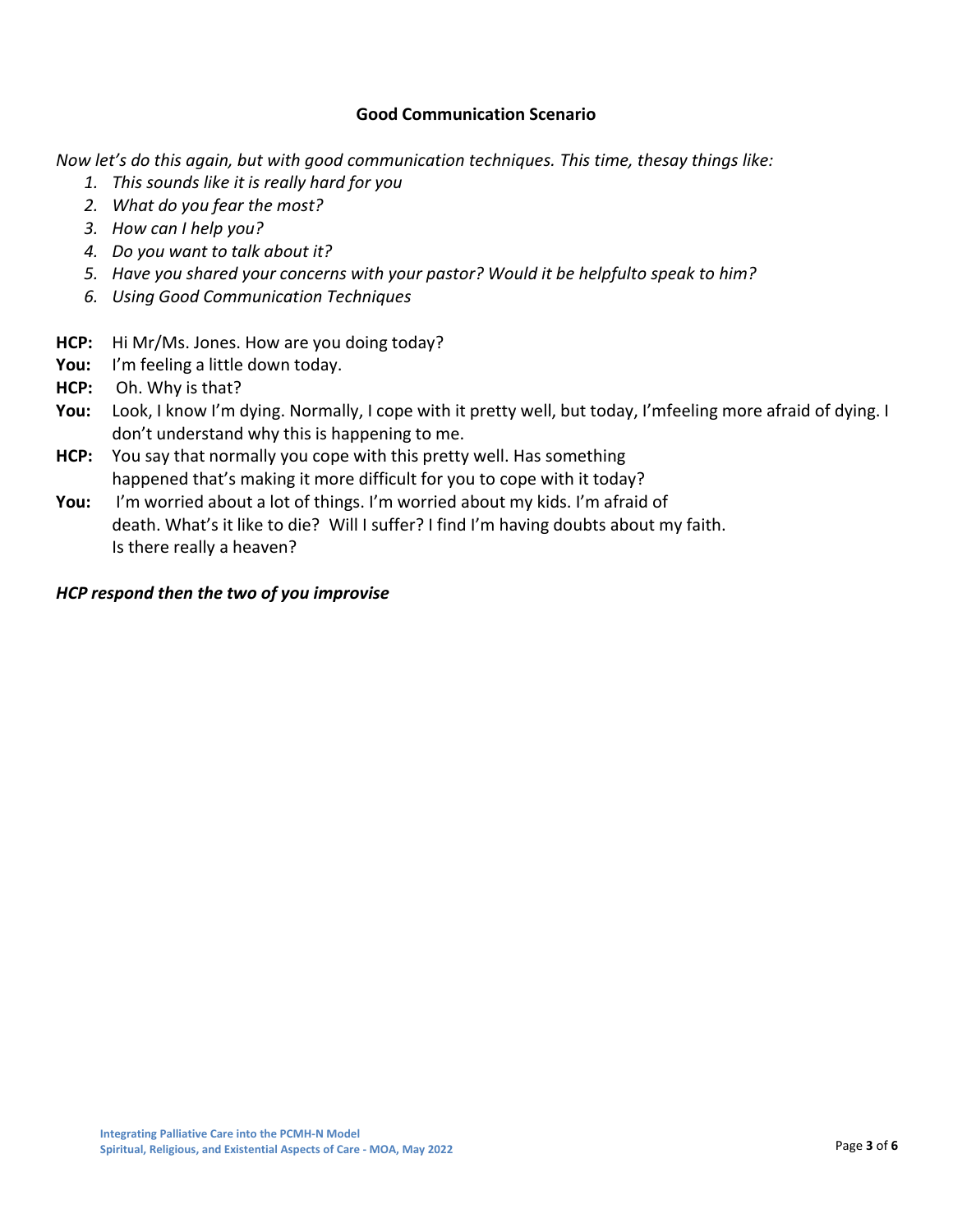## **FAITH Spiritual Assessment**

## **F: Faith/Spiritual Beliefs**

- a. Do you have any particular faith, religion or spiritual beliefs?
- b. What gives your life meaning?
- c. What helps you cope in times of stress or illness?

## **A: Application**

- a. In what ways do you apply your faith in your daily life?
- b. Do you belong to a particular church or community?
- c. Is prayer or meditation important to you?

## **I: Influence/Importance of faith in life, in this illness, and on health care decisions**

- a. How do your faith and spiritual beliefs influence your life? Are they important to you?
- b. How do your faith and spiritual beliefs influence you in this illness? Have they altered your attitude or behavior?
- c. Has this illness influenced your faith?
- d. Do your beliefs influence or affect your health care decisions that would be helpful for me to know about?

## **T: Talk/Terminal Events Planning**

- a. Do have anyone you can trust to talk to about spiritual or religious issues?
- b. Do have any specific requests if you were to become terminally ill (e.g., terminal care options, living will, EOL requests).

### **H: Help**

- a. Is there any way I or another member of the health care team can help you?
- b. Do you require assistance or help with prayer?
- c. Would you like to speak to a chaplain?
- d. Would you like to discuss spiritual issues or your beliefs with your doctor?

Neely, D., & Minford, E. (2009). FAITH: Spiritual history-takingmade easy. The Clinical Teacher, 6, 181-185.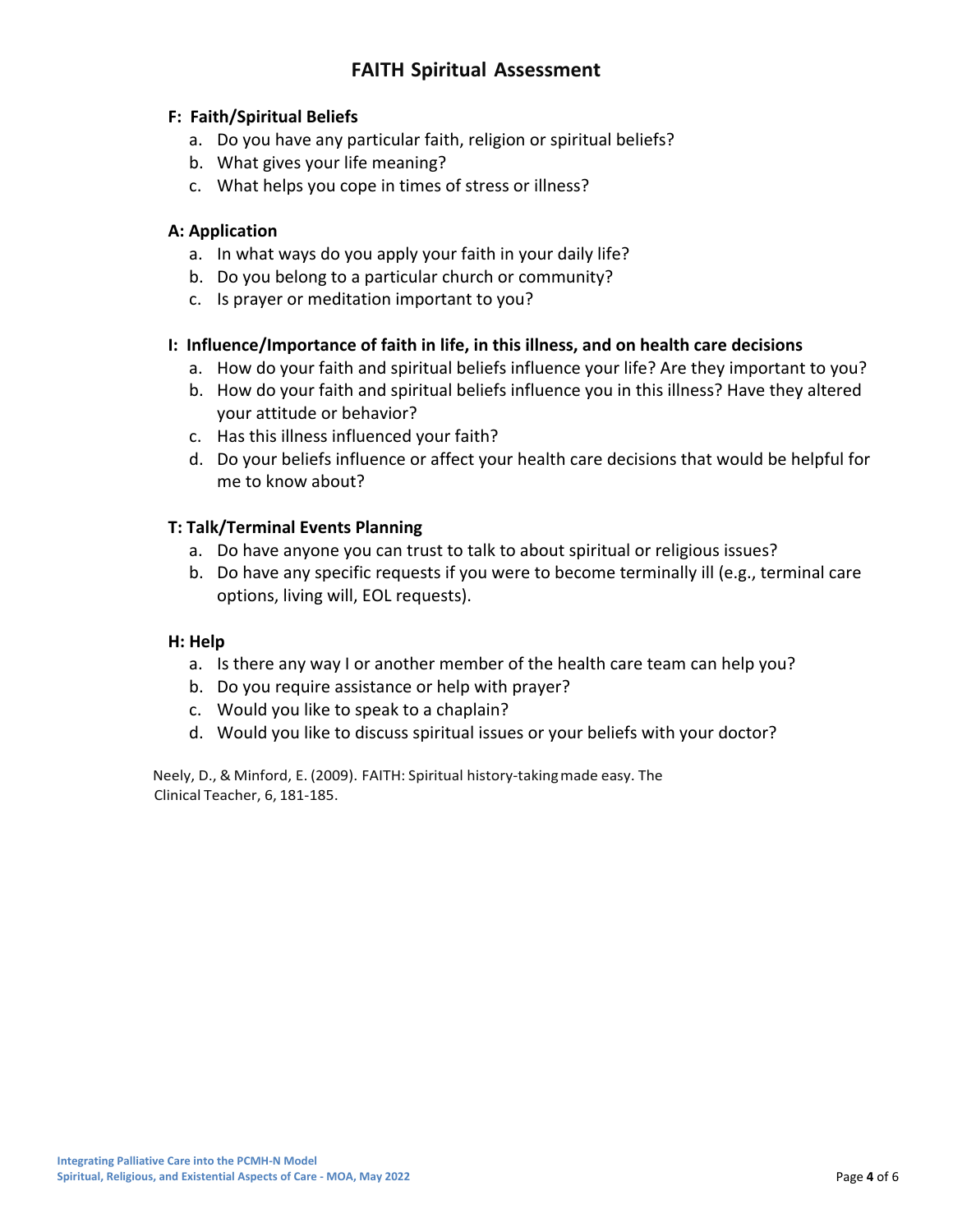#### Box 1. Assessing the Spiritual Issues Raised by Serious Illness, Especially at the End of Life

First, establish an empathic connection with the patient (or the patient's family). Often, nothing more will be required to engage the patient in significant spiritual sharing. Only then, consider moving to more specific questions.

#### Opening

"It must be very hard for you to find yourself (your loved one) so sick. How are you holding up?"

#### **Questions of Meaning**

Patient/family questions

"What is the meaning of my illness?"

"What is the meaning of my suffering?"

"What is the meaning of my death?"

"Will any meaning persist beyond my death?"

#### **Clinician** questions

"Have you thought about what all this means?"

"Would there be anything for which you might hope even if you (your loved one) are not cured?"

"Do you attach any spiritual significance to the word "hope'?"

#### **Questions of Value**

Patient/family questions

"How does my value relate to my appearance?"

" . . . my productivity?"

" . . . my independence?"

"Is there anything about me that is valuable when these are threatened?"

"Is there anything valuable about me that will persist beyond death?"

#### **Clinician questions**

- "Are you able to hold onto a sense of your own dignity and purpose?"
- "Do you feel that people in the hospital/your family/ your friends/your congregation really care about you (your loved one) as a person?"
- "Are there any spiritual or religious resources upon which
- you can draw to help see you through this?"

## **Questions of Relationship**

#### Patient/family questions

- "Am I estranged from any family or friends?"
- "Who have I wronged? Who has wronged me?"
- "Am I loved? By whom?"
- "Does love endure beyond the grave?"

#### Clinician questions

- "How are things with your family and friends?"
- "Is there anyone with whom you need to 'make up'?"

"Is there anyone to whom you need to say 'I love you' or 'I'm sorry'?"

"If you're a religious person, how are things between you and God?"

#### **Closing Comments**

"I can't do everything-that's why we work as a team. I think we've covered some very important ground here, but there's so much more to talk about. If it's okay with you I'm going to send Rev S to see you later today. Also, I'd like to tell her a little about what you've just shared with me, so she can be better prepared. Would that be okay?"

Based on Sulmasy.<sup>19(pp97-212)</sup>

#### Sulmasy, 2006